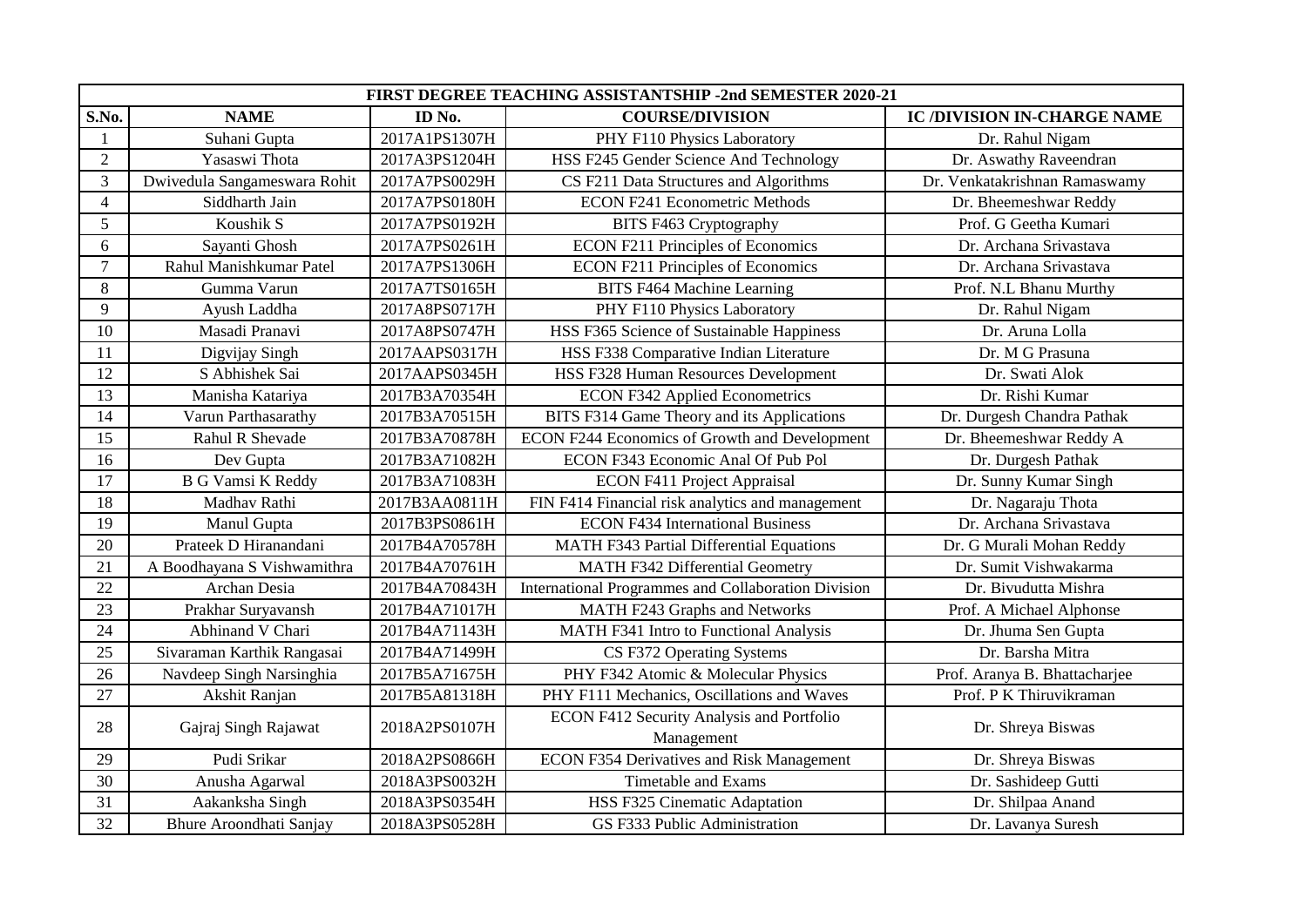| 33 | Arihant Jain             | 2018A3PS0609H | <b>Timetable Divison</b>                            | Dr. Sashideep Gutti           |
|----|--------------------------|---------------|-----------------------------------------------------|-------------------------------|
| 34 | Jay Karhade              | 2018A3PS0852H | <b>BITS F446 Pattern Recognition</b>                | Prof. P K Thiruvikraman       |
| 35 | Gyanam Praharhistha      | 2018A4PS0821H | <b>Student Welfare Division</b>                     | Prof. S S Deshmukh            |
| 36 | Nivedan Vishwanath       | 2018A4PS1005H | <b>Alumni Relations</b>                             | Dr. Meenakshi Vishwanathan    |
| 37 | Hardik Parnami           | 2018A7PS0062H | IS F341 Software Engineering                        | Prof. Narsimha Bolloju        |
| 38 | Manan Patel              | 2018A7PS0194H | <b>Timetable and Exams</b>                          | Dr. Sashideep Gutti           |
| 39 | Mihir Bansal             | 2018A7PS0215H | CS F213 Object Oriented Programming                 | Dr. Subhrakanta Panda         |
| 40 | Abhinav Bandaru          | 2018A7PS0236H | BITS F463 Cryptography                              | Prof. Geetha Kumari           |
| 41 | Pranav Reddy Pesaladinne | 2018A7PS0238H | CS F211 Data Structures and Algorithms              | Dr. Venkatakrishnan Ramaswamy |
| 42 | Raj Agarwal              | 2018A7PS0289H | CS F213 Object Oriented Programming                 | Dr. Subhrakanta Panda         |
| 43 | Rupanshu Soi             | 2018A7PS0294H | CS F372 Operating Systems                           | Dr. Barsha Mitra              |
| 44 | Rushabh Musthyala        | 2018A7PS0433H | <b>Alumni Relations</b>                             | Dr. Meenakshi Viswanathan     |
| 45 | Anurag Aribandi          | 2018A7PS1218H | <b>BITS F364 Human Computer Interaction</b>         | Dr. Dipanjan Chakraborty      |
| 46 | Disha Suryawanshi        | 2018A8PS0911H | HSS F236 Symbolic Logic                             | Dr. Pranesh Bhargava          |
| 47 | V Abhijeet               | 2018A8PS1032H | <b>Central Analytical Lab</b>                       | Prof. Ramakrishnan Ganesan    |
| 48 | Karan Kaul               | 2018AAPS0325H | CS F111 Computer Programming                        | Prof. Chittaranjan Hota       |
| 49 | Kotamreddy Ganesh Reddy  | 2018AAPS0353H | HSS F363 Disaster and Development                   | Dr. Biswanath Dash            |
| 50 | Harsh Heda               | 2018AAPS0386H | ECON F355 Business Analysis and Valuation           | Dr. Nivedita Sinha            |
| 51 | Aakash Bansal            | 2018AAPS0418H | <b>Student Welfare Division</b>                     | Prof. S S Deshmukh            |
| 52 | Mehul Chandwani          | 2018AAPS0488H | <b>MATH F112 Mathematics II</b>                     | Dr. Deepika                   |
| 53 | K Shesha Sai Tushar      | 2018B1A40632H | GS F232 Introductory Psychology                     | Dr Santosh Mahapatra          |
| 54 | Aaryan Gupta             | 2018B1A70775H | <b>BITS F112 Technical Report Writing</b>           | Dr. AK Jayesh                 |
| 55 | Aviral Kumar Tiwari      | 2018B3A70820H | ECON F354 Derivatives & Risk Management             | Dr. Shreya Biswas             |
| 56 | Saandra Nandakumar       | 2018B3A70843H | <b>ECON F211 Principles of Economics</b>            | Dr. Archana Srivastava        |
| 57 | Grahithaa Sarathy        | 2018B3A70895H | <b>ECON F242 Microeconomics</b>                     | Dr. Dushyant Kumar            |
| 58 | Jui Pradhan              | 2018B3A70984H | CS F407 Artificial Intelligence                     | Prof. Chittaranjan Hota       |
| 59 | Ananya Mohapatra         | 2018B3AA0037H | <b>ECON F243 Macroeconomics</b>                     | Dr. Sunny Kumar Singh         |
| 60 | Saarthak Gupta           | 2018B3AA0331H | MGTS F211 Principles of Management                  | Dr. Swati Alok                |
| 61 | Aparna Budhwar           | 2018B4A70857H | MATH F244 Measure and Integration                   | Dr. K Bhargav Kumar           |
| 62 | Divyani Srivastava       | 2018B4A71050H | International Programmes and Collaboration Division | Prof. Bivudutta Mishra        |
| 63 | Lavanika S               | 2018B4AA0787H | <b>MATH F241 Mathematical Methods</b>               | Dr. Santanu Koley             |
| 64 | Arabelly Abhinav         | 2018B4AA0868H | <b>MATH F242 Operation Research</b>                 | Prof. D K Satpathi            |
| 65 | Deepti Kumar             | 2018B5A70790H | HSS F340 Post Colonial Literature                   | Dr. Maya Vinay                |
| 66 | Chowhan Tanmay Tushar    | 2018B5A71056H | PHY F312 Statistical Mechanics                      | Prof. Souri Banerjee          |
| 67 | Kaustubh Banj            | 2019A7PS0009H | <b>Student Welfare Division</b>                     | Prof. S S Deshmukh            |